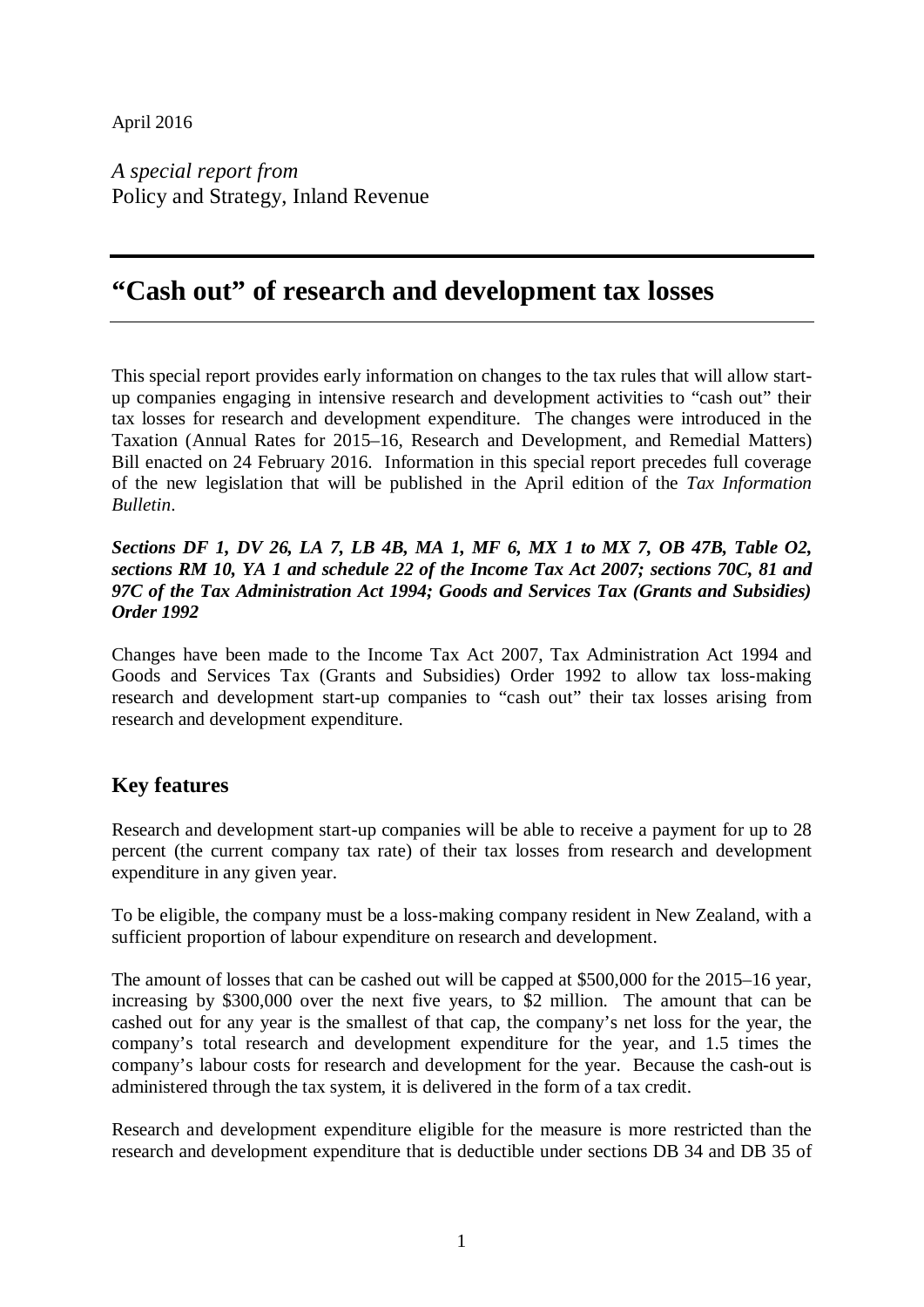the Act. Expenditure on certain activities and some types of expenditure are excluded from the measure.

A cashed-out loss can be thought of as an interest-free loan from the Government to be repaid from the taxpayer's future income; it is intended to provide a cashflow timing benefit only. In economic terms, repayment of cashed out losses will occur when a taxpayer pays tax on net income that would otherwise have been sheltered by the cashed out losses. An earlier repayment will also be triggered in certain circumstances. Triggers for the early repayment of amounts cashed out include the sale of research and development assets, liquidation or migration of the company, and the sale of the company. The early repayment will be effected via a new R&D repayment tax. Where a cashed out loss is required to be repaid early, a new deduction will reinstate the loss, which will be available to offset future income.

## **Background**

The Government's Business Growth Agenda emphasises the importance of innovation to help grow New Zealand's economy. Innovation creates new sources of economic growth by delivering new products and generating improvements in the quality and cost of existing products. Encouraging business innovation is one of the seven key initiatives of the Government's Building Innovation workstream, which recognises that research and development is a key element in the innovation process.

The new rules focus on start-up companies engaging in intensive research and development, and are intended to reduce their exposure to market failures and tax distortions arising from the current tax treatment of losses.

High up-front costs associated with undertaking research and development mean that relative to other investment projects, the profit cycle for research and development projects tends to be much more heavily skewed towards early losses. This can pose a particularly significant barrier to undertaking research and development for innovative start-up companies. Larger firms generally have the ability to use those losses earlier, setting them off against existing streams of income.

The general tax rules delay the ability of loss-making businesses to use their deductions, as they are required to carry the losses forward. This provides an important integrity measure in the tax system to mitigate the creation of artificial losses. However, these current tax settings create a cashflow problem for certain companies in an on-going tax loss position.

This cashflow bias is particularly significant for companies undertaking research and development, and this can increase the cost of investing in research and development rather than in other assets.

Problems can be compounded for start-up companies undertaking research and development who are already likely to suffer from broader capital constraints.

The general tax rules can also penalise businesses that engage in research and development that ultimately turns out to be unsuccessful. This is because losses, in this case from unsuccessful research and development, can only be used going forward if there is a subsequent profitable business. The general rules therefore make the use of previous tax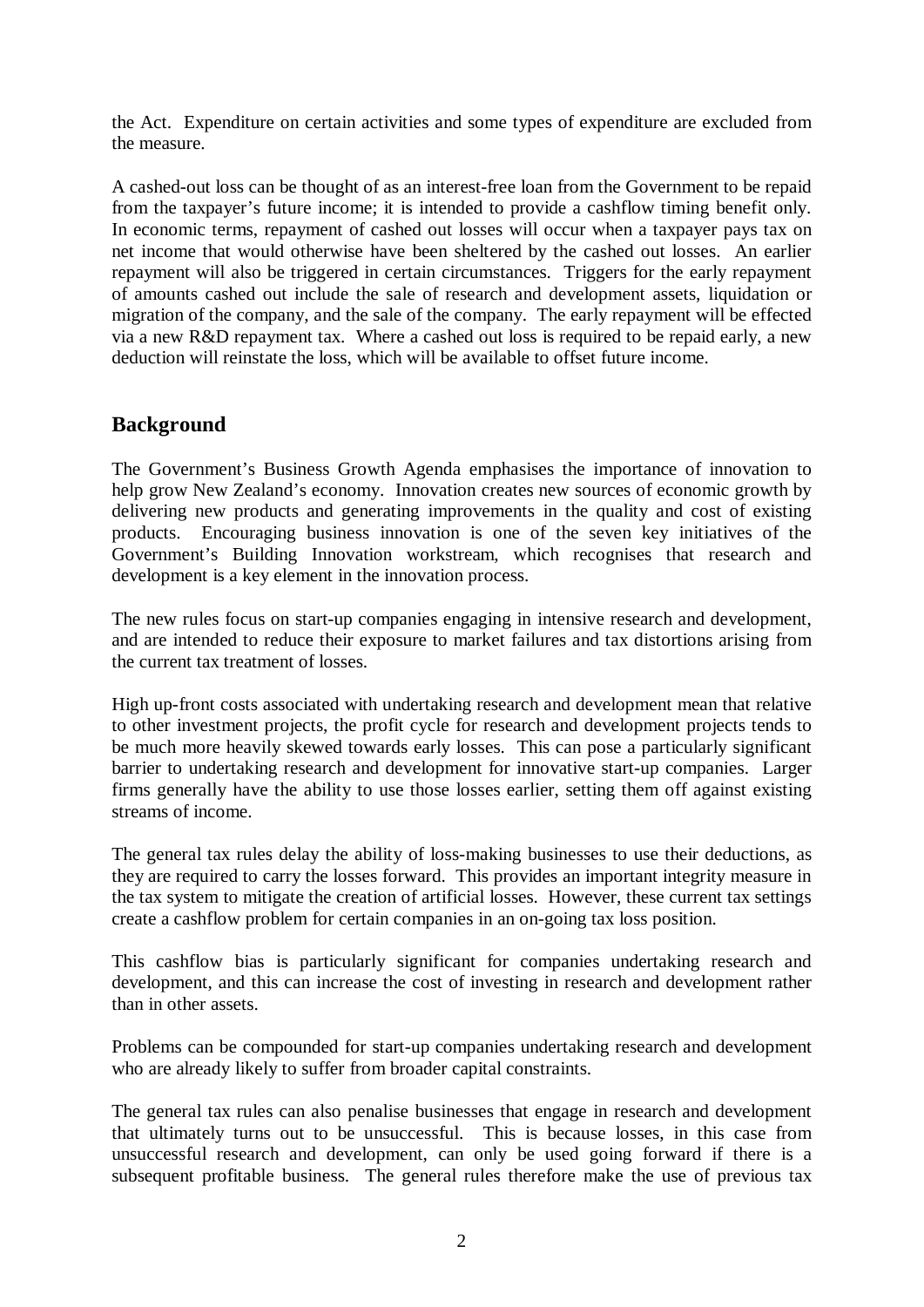losses contingent upon successful innovation or future income earning by the same group of investors. The risk of incurring this potential additional sunk cost is likely to discourage investment in marginal research and development projects further.

The timing that those companies can access their tax losses is being brought forward, provided they meet certain criteria. This will help to reduce the bias against investment in these firms from current tax settings.

Consultation on the high level policy changes took place in July 2013, with the release of the officials' issues paper, *R&D tax losses.*

The new legislation received Royal assent on 24 February 2016.

## **Application date**

The new rules apply to income years beginning on or after 1 April 2015.

## **Detailed analysis**

## **Research and development expenditure**

## *Section YA 1 and new schedule 22 of the Income Tax Act 2007*

The new measure applies in respect of "R&D expenditure", as defined in section YA 1. "R&D expenditure" is basically expenditure incurred on research and development. The terms "research" and "development" have the same meanings as they do for accounting purposes. These are also the same definitions that govern deductibility of research and development expenditure under sections DB 34 and DB 35. Using the existing definition is simpler for taxpayers already familiar with it for accounting purposes. However, to ensure that the measure stays targeted, the definition of "R&D expenditure" is subject to certain limits.

Expenditure on an activity listed in a new schedule 22 of the Income Tax Act 2007 is excluded from the definition of "R&D expenditure" (and thus the measure). Activities are generally listed in the schedule because they take place in a post-development phase, are related to routine work or there is an indeterminate relationship between the activity and economic growth. Also, many of the excluded activities are expected to take place when the company is less likely to be capital and cashflow-constrained.

The following activities are listed in schedule 22:

- an activity performed outside of New Zealand;
- acquiring or disposing of land and related activities, except if the land is used exclusively for housing research or development facilities;
- acquiring, disposing of or transferring intangible property, core technology, intellectual property or know-how, and related activities (for example, drafting sale and purchase agreements for patents);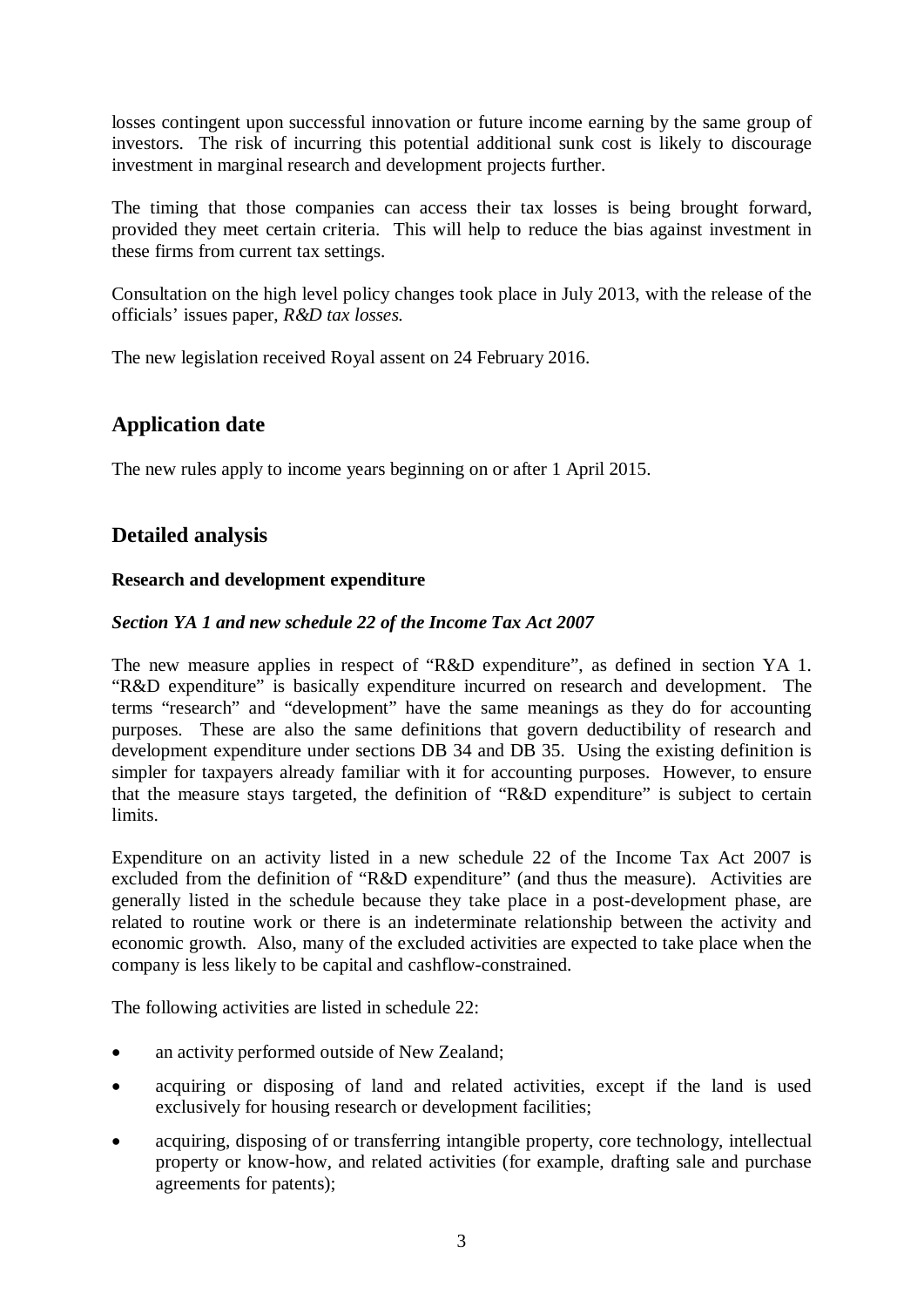- prospecting for, exploring for or drilling for, minerals, petroleum, natural gas or geothermal energy;
- research in social sciences, arts or humanities;
- market research, market testing, market development or sales promotion, including consumer surveys;
- quality control or routine testing of materials, products, devices, processes or services;
- making cosmetic or stylistic changes to materials, products, devices, processes or services;
- routine collection of information:
- commercial, legal and administrative aspects of patenting, licensing or other activities;
- activities involved in complying with statutory requirements or standards;
- management studies or efficiency surveys;
- reproduction of a commercial product or process by a physical examination of an existing system or from plans, blueprints, detailed specifications or publicly available information; and
- pre-production activities, such as a demonstration of commercial viability, tooling-up, and trial runs.

Similarly, some items of expenditure are specifically excluded from the definition of R&D expenditure on the basis that their inclusion could create an economic distortion, inequity between taxpayers in a similar position, or risk compromising the integrity of the initiative. Items excluded on this basis are:

- expenditure on goods and services used to provide a service of research or development to someone who is in the business of providing research and development services, or used to further another person's research or development activities;
- expenditure for which no deduction is available for the income year;
- expenditure for or under a financial arrangement; and
- expenditure for the acquisition or transfer of intangible property, core technology, intellectual property or know-how.

An important component of the definition of "R&D expenditure" is that any intellectual property and know-how that results from the research or development is vested in the company, solely or jointly. These requirements are intended to ensure that the value of the amounts cashed out goes to the company that is incurring the risk of investing in the research and development.

More detailed guidelines to help applicants interpret the definition will be made available.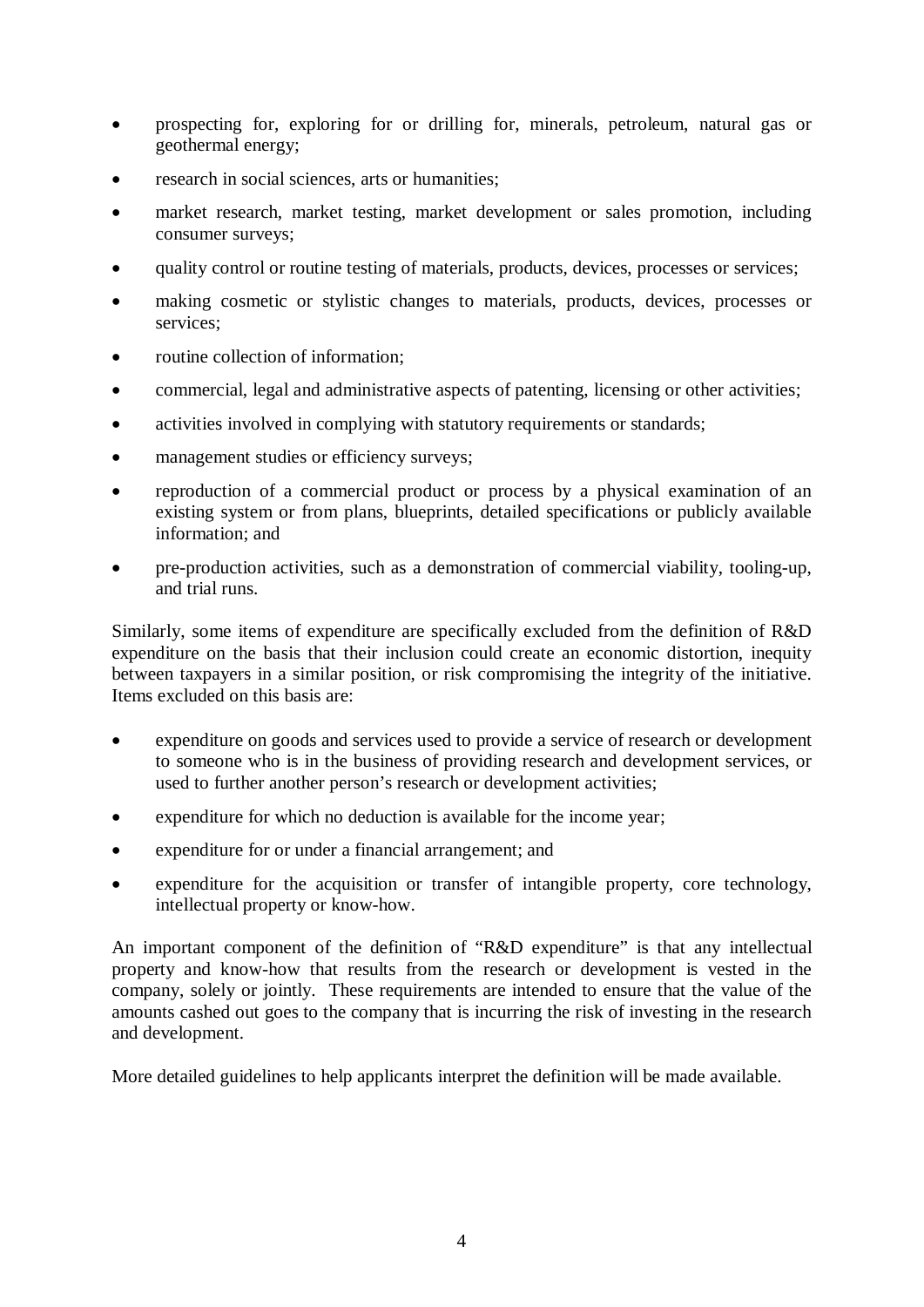## **Eligibility**

## *Sections MX 1, MX 2, MX 3 and YA 1 of the Income Tax Act 2007*

The eligibility requirements are set out in new sections MX 1, MX 2, MX 3 and YA 1 of the Income Tax Act 2007 and target the measure to start-up firms engaging in intensive research and development. The measure is not expected to apply to highly structured or complex firms which have an R&D aspect. The eligibility requirements must be met for each income year that the taxpayer applies to cash out a loss.

## *Optional*

The decision to cash out a tax loss is optional for each income year. That is, a company may choose to cash out a loss in one year, and may choose not to for a subsequent year. The rules governing the repayment of cashed-out amounts are not optional.

### *Corporate eligibility*

The applicant must be a company that is resident in New Zealand for the whole year and not treated, under a double tax agreement, as a resident of a foreign country or territory. A company incorporated part-way through the year will be eligible as long as it meets all the requirements for the part of the year that it is in existence.

#### **Example: Residence of shareholders**

Moby is a touring surfer who has an idea to use a new type of lightweight material to construct surfboards. Moby's Hawaiian-resident friend Peleg agrees to fund investigating the idea. Modern Boards Limited (MBL) is incorporated in New Zealand (Peleg owns 85 percent of the shares and Moby the remaining 15 percent) and starts work on the idea. MBL has tax losses from that work. The residence of the shareholders does not affect the eligibility of the company to cash out losses, and therefore MBL may be eligible to cash out research and development tax losses.

The initiative is not intended to apply to companies owned by the Crown. A company that is established by or subject to the Education Act 1989, the New Zealand Public Health and Disability Act 2000 or the Crown Entities Act 2004, is not eligible.

Companies that are partially owned by the Crown may be eligible if less than 50 percent of the shares are together held by public authorities, local authorities, Crown research institutes or State enterprises.

#### **Example: Ineligible from government-sector ownership**

A Crown research institute and a State enterprise each have a 25 percent share of a joint venture company set up to do research and development on tidal impacts on new cable materials. The other 50 percent is owned by a private investor. The joint venture company is not able to cash out its losses because it is 50 percent owned by the Crown.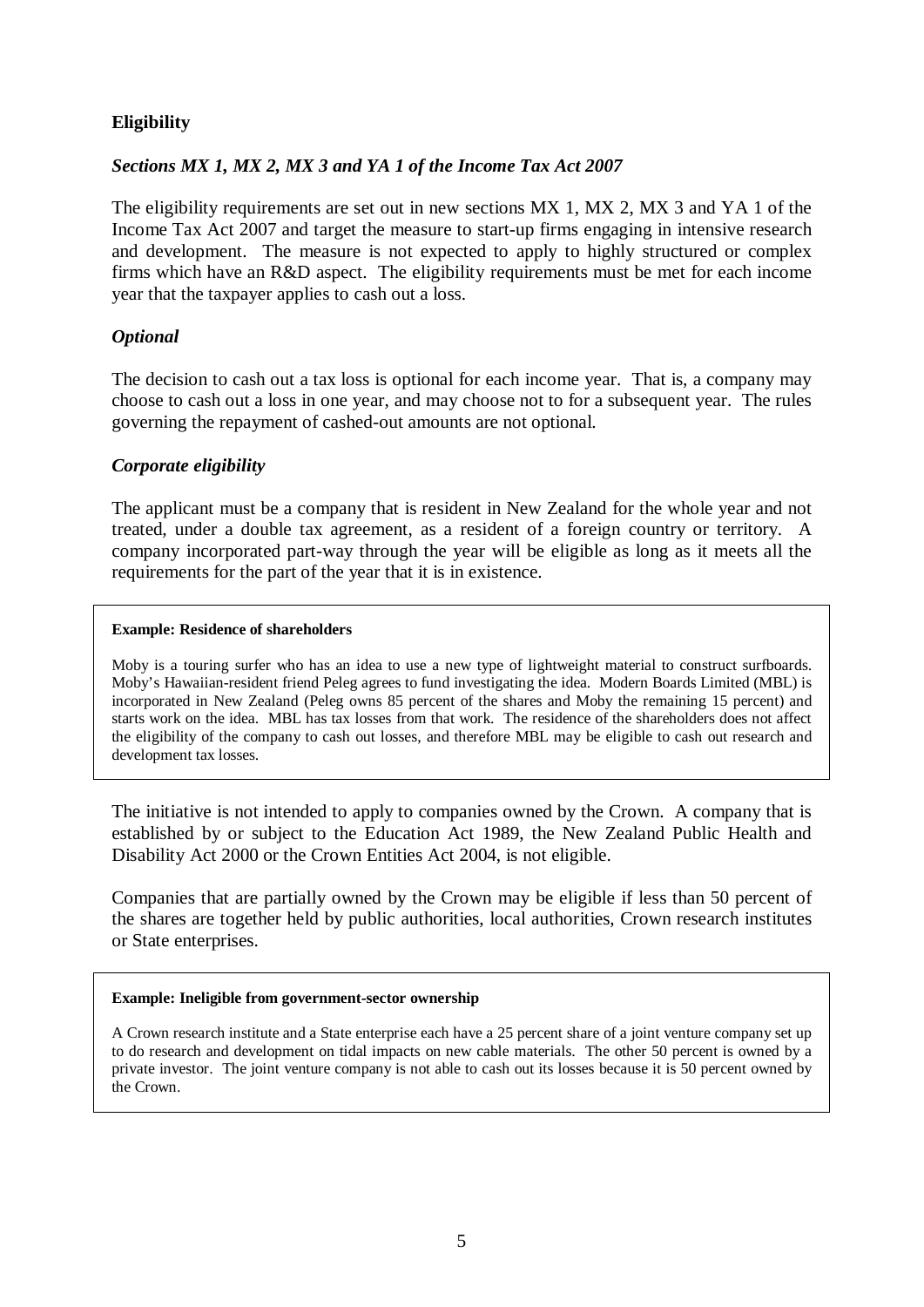#### **Example: Ineligible as a Crown entity**

As a result of the rebuilding work carried out in Christchurch, researchers in University A and University B have invented a new process for quickly testing the setting rate of newly poured concrete. Magnitron Ltd is set up to develop the invention and the two universities together, through two different subsidiaries, own 51 percent of Magnitron Ltd. The remaining 49 percent share is owned by the two university-employed researchers who invented the idea and other private investors. Magnitron Ltd is not eligible to cash out its tax losses because it is subject to the Crown Entities Act 2004.

The company must not be a listed company or otherwise listed on a recognised exchange.

### *Losses from R&D that is owned by the company*

The company must have a net loss for the relevant tax year. Also, the company must have incurred "R&D expenditure" in the relevant income year.

A tax loss arising from a deduction for research and development expenditure that is allocated to a future income year under section DB 34(7) of the Income Tax Act cannot be cashed out either in the year the expenditure was incurred or in the year the deduction is allocated to.This is because the definition of "R&D expenditure" does not include research and development expenditure for which no deduction is available for the income year.

#### **Example: Expenditure allocated to later income years not eligible for the tax credit**

Mattlab Ltd is a biotechnology firm designing a new medicine to repair liver damage. In the 2016–17 income year the company makes a loss of \$1.1m carrying out a pre-clinical trial on mice. Although the whole of the loss relates to research and development expenditure, Mattlab Ltd can only cash out losses of \$800,000 (the maximum allowed under the cap for the 2016–17 year). Developing the medicine further requires new venture capital. New equity investors are found in the 2017–18 year and the remaining losses from the 2016–17 income year are allocated to the 2018–19 year. All of the losses generated by Mattlab Ltd in the 2017–18 year are cashed out. In the 2018–19 year Mattlab Ltd incurs \$0.9m of research and development expenditure, which generates a tax loss of the same amount. The reallocation of deductions from the 2016–17 year mean that Mattlab Ltd has losses of \$1.2m, however it can only cash out losses of \$0.9m, and must carry forward the remaining losses of \$0.3m.

#### *Group companies*

If a company is part of a group for tax purposes, then that group must also meet some of the eligibility requirements in aggregate. The group must have a net loss for the corresponding tax year and meet the wage intensity criteria. These features are important for the integrity of the initiative.

The "R&D group" is defined and can include a company, look-through company or limited partnership.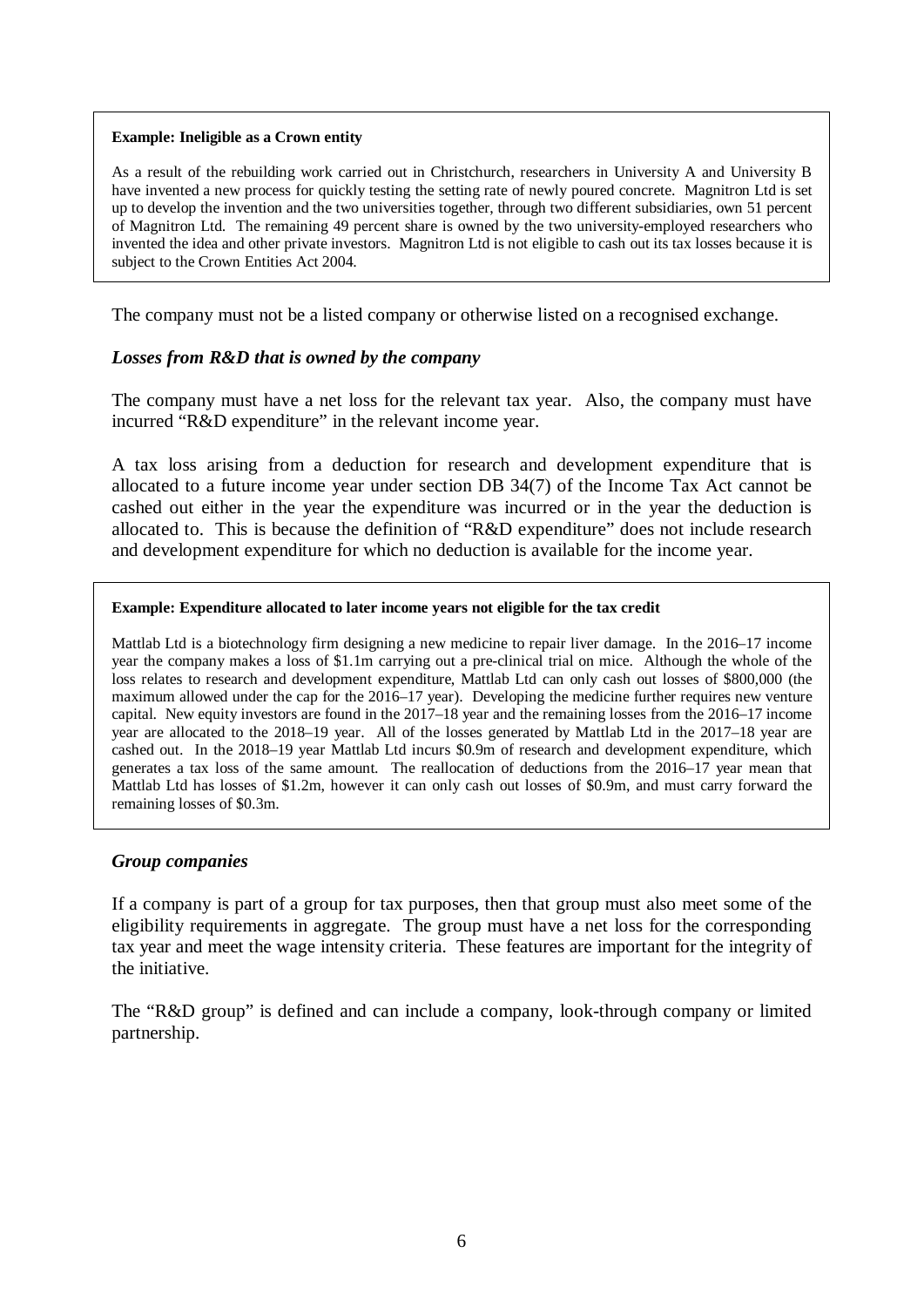## *Wage intensity criteria*

To target the initiative to innovative start-ups, proportional labour expenditure on research and development is used as a proxy to gauge the intensity of research and development. Evidence indicates that loss-making research and development-intensive businesses, particularly smaller and younger businesses, tend to spend a greater proportion of their wage and salary costs on research and development than other businesses.

The wage intensity criteria are set out in section MX 3 of the Income Tax Act and to be eligible, the company must have a wage intensity calculation of 0.2 or more. Similarly, if the company is part of a group, the amount calculated for the "R&D group" in aggregate should be 0.2 or more.

The intensity calculation is:

### *total research and development labour expenditure ÷ total labour expenditure*

There are two options for calculating wage intensity under the new rules. Option 1 is the simpler of the two. Option 2 is more accurate for employers who remunerate their staff with fringe benefits and superannuation contributions in addition to other types of compensation for labour.

Under Option 1, total research and development labour expenditure is defined as the total of amounts incurred in the income year on:

- the taxpayer's "contractor R&D consideration" multiplied by 0.66. The "contractor" R&D consideration" is the amount paid to an external provider (excluding GST) for research and development work. This is to reflect the fact that taxpayers may outsource a part of their research and development work to an external provider. For taxpayers who are part of a research and development group, the contractor must not be part of that group;
- salary or wages paid to employees for carrying out research and development; and
- amounts paid to shareholder-employees for carrying out research and development that are not subject to PAYE.

Total research and development labour expenditure does not include expenditure on labour or contractors engaged in research and development activities that are listed in schedule 22. Similarly, the expenditure cannot be for goods and services used by the taxpayer to provide a service of research and development to another person, or to further another person's research or development activities. In addition, the intellectual property and know-how resulting from the research and development must vest in the taxpayer, solely or jointly.

Total labour expenditure is the total of amounts incurred in the income year on:

- the "contractor R&D consideration" multiplied by 0.66 (as in the numerator);
- salary or wages paid to employees; and
- amounts paid to shareholder-employees that are not subject to PAYE.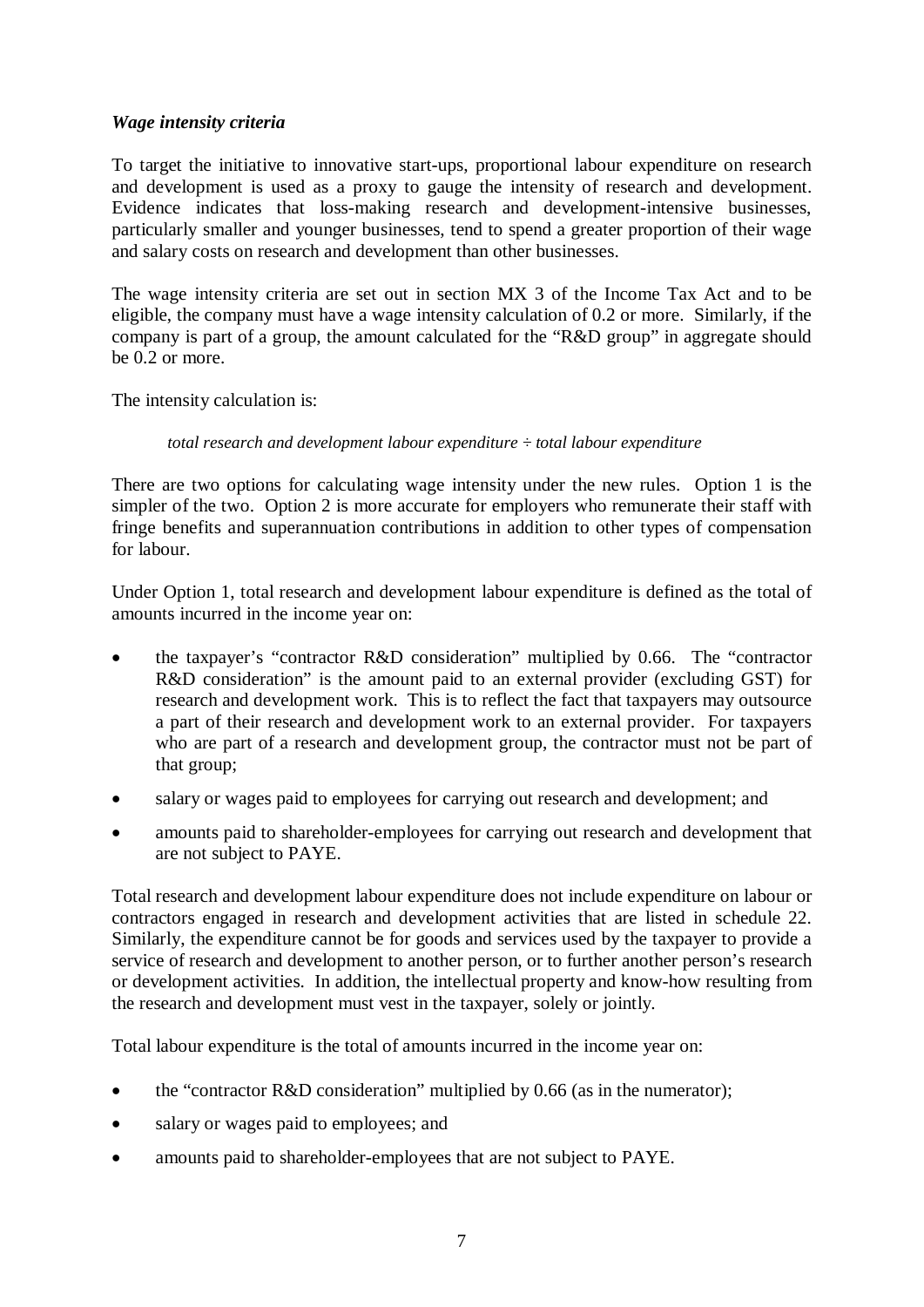Under Option 2, the calculation is the same as for Option 1, except:

- the following amounts must be added to total labour expenditure:
	- the employer's superannuation contributions for the employee that are not salary or wages;
	- tax on the employer's superannuation cash contributions for the employee;
	- fringe benefits attributed to the employee; and
	- the employer's FBT liability in relation to the employee and the fringe benefits attributed to the employee.
- A proportion of the above amounts must also be added to total research and development labour expenditure. The proportion is the same, for each employee, as the proportion of the employee's total salary or wages that is paid for carrying out research and development, and included in the "total research and development labour expenditure" component of the formula.

#### **Example: Wage intensity**

Mattlab Ltd decides from the beginning of the 2017–18 income year to change its remuneration package for its full-time researchers to encourage them to stay in the company's employment. Its two research scientists, doing research and development full-time, are each paid \$100,000/year and will receive superannuation contributions of 5 percent of their income for each year of service with the company (up to a maximum of 15 percent). Both have been with the company for two years. Thirteen other staff are paid \$1,040,000 in total, and the CEO who spends one day a week doing research and development, is paid \$120,000. Mattlab Ltd has outsourced some research and development work for that year for a price of \$75,000 (excluding GST).

The wage intensity calculations for the 2017–18 year are:

#### *Option 1*

Total research and development labour expenditure is \$273,500 [(\$75,000 \* 0.66) + \$200,000 + (\$120,000 \* 0.2)]

Total labour expenditure is \$1,409,500 [(\$75,000 \* 0.66) + (\$200,000 + 1,040,000) + \$120,000]

The wage intensity calculation is  $$273,500 \div $1,409,500 = 0.194$ 

#### *Option 2*

Total research and development labour expenditure is  $$300,100$  [(\$75,000  $*$  0.66) + (\$200,000) + \$20,000 +  $$6,600 + (120,000 * 0.2)]$ 

Total labour expenditure is  $$1,436,100$  [ $$75,000 * 0.66$ ) +  $$20,000 + $20,000 + $6,600 + $1,040,000 + $1,040,000$ \$120,000)]

The wage intensity calculation is  $$300,100 \div $1,436,100 = 0.209$ 

The superannuation package adds \$20,000 of superannuation contributions and \$6,600 of tax on superannuation contributions to both the numerator and denominator of the calculation.

Mattlab Ltd meets the wage intensity criteria using Option 2, but not if it uses Option 1.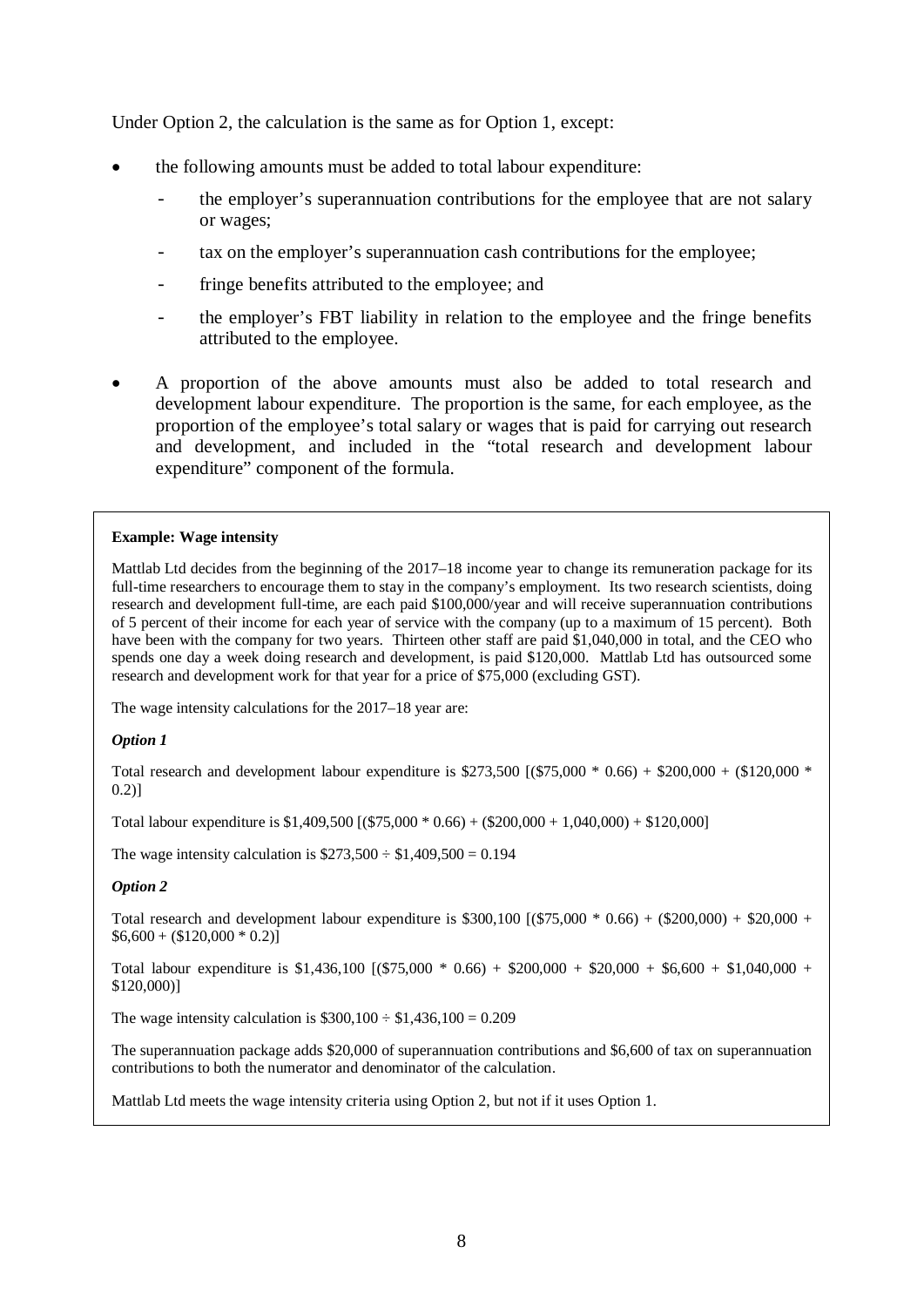#### **Amount of the cash-out**

#### *Sections MX 4 and YA 1 of the Income Tax Act 2007*

Because the cash-out is administered through the tax system, it is delivered in the form of a refundable tax credit. This tax credit is referred to as the "R&D loss tax credit" Similarly to other tax credits, only the net loss for the relevant year can be cashed out. That means that it will not be possible to cash out a tax loss in a year subsequent to when the loss arose (that is, carried forward tax losses cannot be cashed out). Any net losses for a year which cannot be cashed out will be carried forward under the usual rules.

New section MX 4 of the Income Tax Act 2007 sets out the amount of the R&D loss tax credit for a year. It is the smallest of:

- \$500,000 (for the 2015–16 tax year, and increasing by \$300,000 for each of the following five years) multiplied by the corporate tax rate;
- the company's net loss for the year multiplied by the corporate tax rate;
- the company's total R&D expenditure for the tax year multiplied by the corporate tax rate; and
- the company's total research and development labour expenditure for the year (as calculated under section MX 3), multiplied by 1.5 and also multiplied by the corporate tax rate.

The \$500,000 cap on eligible losses will be increased to \$2 million over five years. The gradual increase of the cap is an integrity measure and should also help industry sectors to plan for the future supply of researchers.

#### **Example: Amount of the tax credit**

Amblack Ltd is a company carrying out research and development on a new variety of avocado that also tastes of lemon. They have two senior plant researchers and a technician working full-time on the project. In the 2016–17 tax year Amblack Ltd had a net loss of \$600,000, spent \$425,000 on research and development, and the researchers and technician were paid \$245,000 in salary and wages for research and development.

The amounts under the four tests are:  $$800,000$  (cap) >  $$600,000 > $425,000 > $245,000 * 1.5$  (\$367,500), each multiplied by the company tax rate of 0.28% for that year.

Amblack Ltd is eligible to receive a R&D loss tax credit of \$102,900 for that year (\$367,500  $*$  0.28).

### **Treatment of tax losses**

### *Sections MX 5, MX 6 and YA 1 of the Income Tax Act 2007*

New section MX 5 of the Income Tax Act 2007 will extinguish tax losses that are cashed out.

New section MX 6 creates a new deduction if the company tax rate increases after a tax loss has been cashed out. This is to ensure that a company is not disadvantaged by electing to cash out a tax loss instead of carrying it forward if the corporate tax rate is subsequently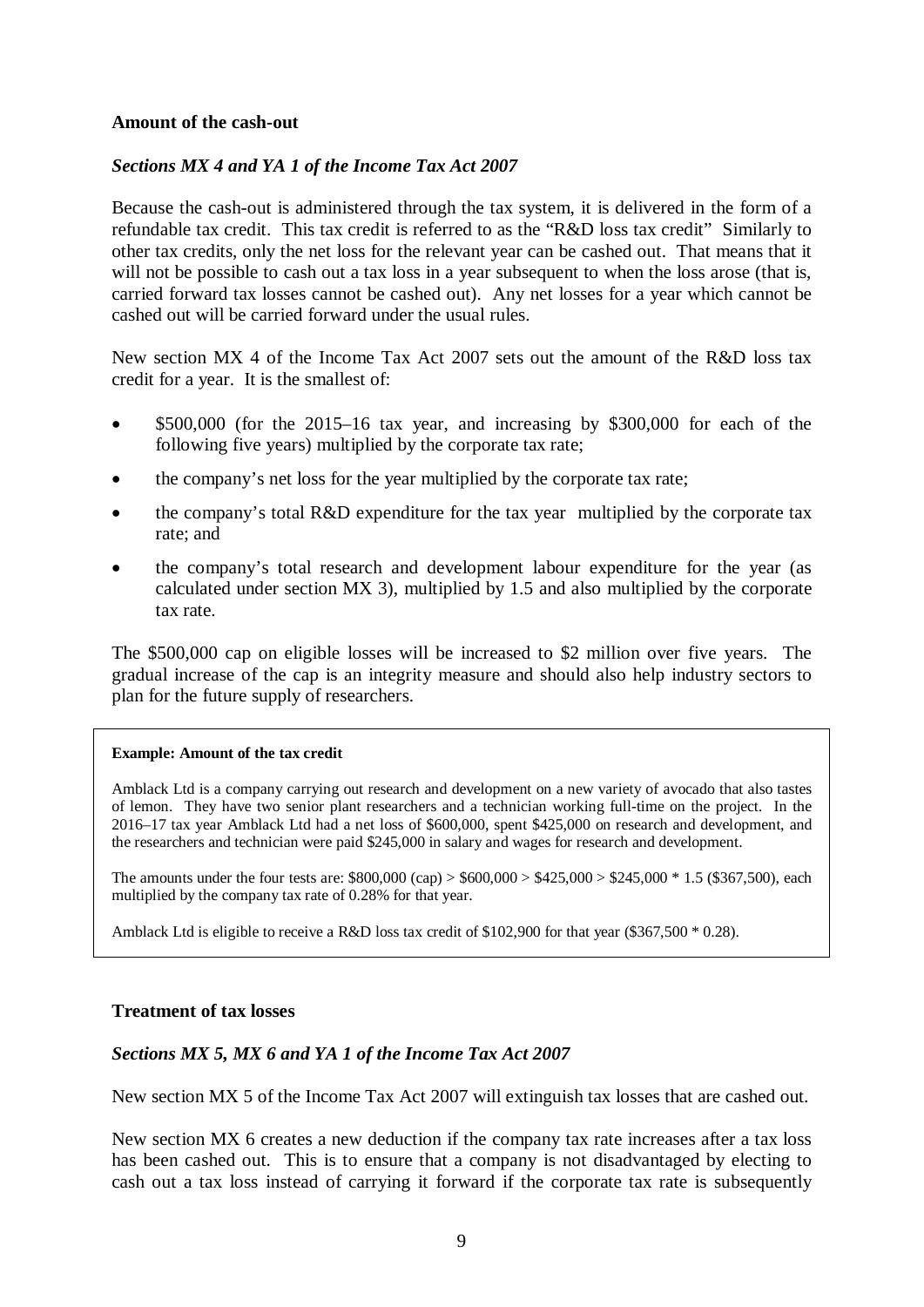increased (as an increase in the corporate tax rate will increase the amount of tax saved by any tax losses). The amount of the new deduction is essentially the difference between:

- the amount of the cashed out tax losses that would still have been available when the tax rate increased; and
- the amount of tax losses that would need to be cashed out at the new rate to produce the same tax credit as the above tax losses produced when cashed out at the old rate.

The amount of the deduction is calculated for each year in which an R&D loss tax credit was received using the formula:

*tax credits \* (new rate – old rate) ÷ (new rate \* old rate)*

The items in the formula are defined as follows:

"**tax credits"** is the total amount of the company's R&D loss tax credits for years before the rate increases minus the total amount of:

- the company's terminal tax, plus tax credits giving rise to imputation credits, minus refundable tax credits giving rise to imputation debits, for the period beginning with the first year a R&D loss tax credit was claimed and ending with the tax year before the current year; and
- payments of R&D repayment tax relating to the R&D loss tax credits before the current year (R&D repayment tax is discussed in the next section).

"**new rate**" is the basic tax rate for a company after the rate increase:

"**old rate**" is the greatest of:

- the basic tax rate for a company before the rate increase:
- the basic tax rate for a company for the latest year, before the current year, for which the person received a previous deduction under section MX 6; and
- the basic tax rate for a company for the year in which the latest R&D loss tax credit arose (before the current year).

#### **Example: Increase in the company tax rate**

Hemantware Ltd researches new materials for sport shoes. The company cashes out \$800,000 of tax losses in the 2016–17 income year when the company tax rate is 0.28, to receive tax credits of \$224,000. The company tax rate changes to 0.30 for the 2017–18 tax year. Hemantware Ltd has a resulting deduction of \$53,333  $[$224,000 * (0.3 - 0.28) - (0.30 * 0.28)]$  for that year.

There is no complementary provision to create income (or remove deductions) if the company tax rate is reduced.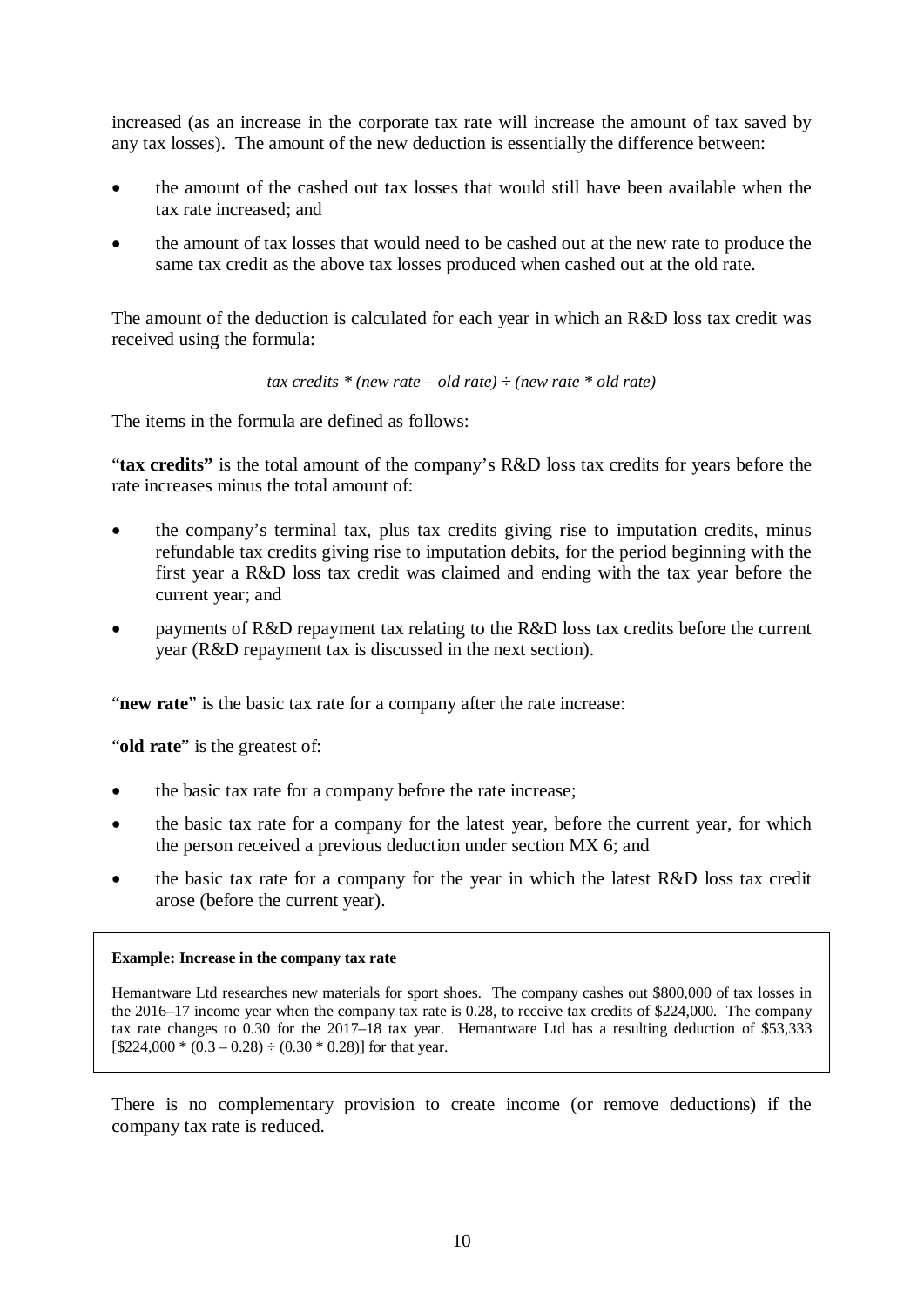## **Repayment of cashed out losses**

## *Sections DV 26, MX 7 and YA 1 of the Income Tax Act 2007; section 70C of the Tax Administration Act 1994*

A cashed out loss can be thought of as an interest-free loan from the Government to be repaid from the taxpayer's future taxable income; it is intended to provide a temporary cashflow timing benefit when the company is in a tax loss position.

Repayment of cashed out losses will occur when a taxpayer pays tax on taxable income that would have been sheltered by the cashed out losses if they had been carried forward. However if the company or the shareholders make an untaxed return on their investment before they have repaid the value of the cashed-out loss, this would lead to an outcome that is concessionary for the taxpayer unless it triggered the repayment of some cashed-out losses. This is because, in addition to the untaxed receipt, the taxpayer would also retain the benefit of the remaining cashed-out losses that have not yet been repaid. This also creates a fiscal risk.

If the company sells intellectual property, migrates or if the company is sold, it is highly likely the company will no longer be constrained to the same degree by the market conditions and cashflow constraints affecting small research and development intensive start-up companies. In this situation, the original policy rationale will no longer apply, as the company will have funds available to pay back the value of the cashed-out loss. Section MX 7 sets out the rules required to recover the value of any remaining cashed-out loss to ensure the correct policy outcome.

The remaining amount of any cashed-out tax losses must be repaid when one or more of the following four repayment events occur during the year:

- The company makes a return on its investment by disposing of or transferring research and development assets (that is, intellectual property, intangible property, core technology and know-how). The exceptions are if the disposal is part of an amalgamation or if the disposal is for at least market value consideration that is assessable income to the company.
- The company ceases to be a company resident in New Zealand for tax purposes or becomes resident in a foreign country under a double tax agreement. This is most likely to apply if the company migrates.
- The company has a liquidator appointed.
- Or more than 90 percent of the company is sold or transferred after the tax loss was cashed out.

A cashed-out tax loss is repaid by payment of the new R&D repayment tax. The R&D repayment tax is due by the terminal tax date for the tax year in which the repayment event occurs. The amount of R&D repayment tax payable depends on the type of repayment event which occurs.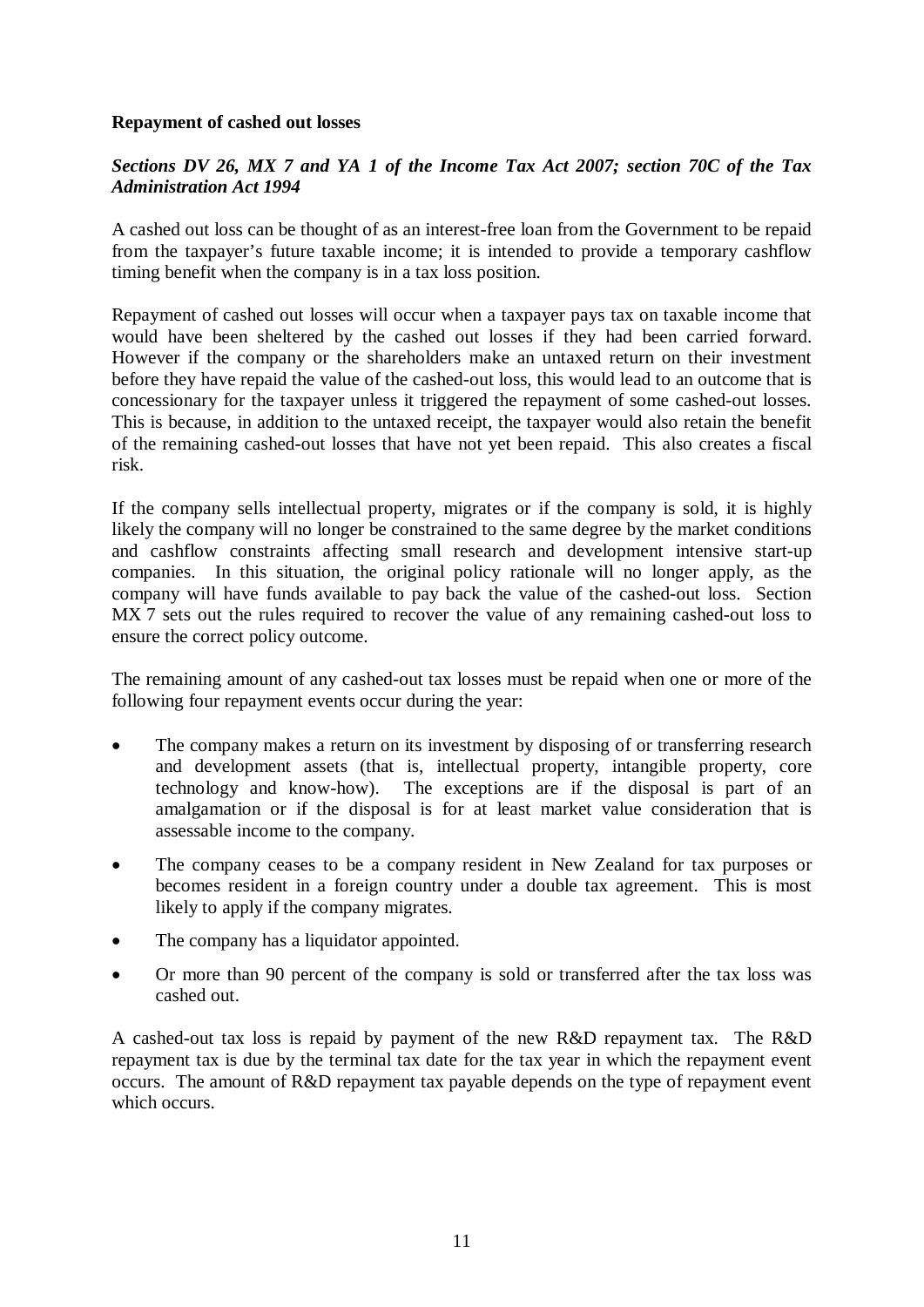## *Transfer of intellectual property (and when migration or liquidation-induced repayment obligations do not apply)*

In the case of the sale of research and development assets, the repayment amount (R&D repayment tax) will be capped, for that event, at the market value of the consideration for the disposal or transfer, multiplied by the tax rate.

That is, the R&D repayment tax is the lesser of any unrepaid R&D loss tax credits and the market value of the transferred assets (*intangibles' market value*), multiplied by the tax rate.

The unrepaid R&D loss tax credits are the total amount of R&D loss tax credits paid to the company over time:

- minus the company's terminal tax;
- minus tax credits giving rise to imputation credits (for example, provisional tax);
- plus refundable tax credits giving rise to imputation debits; and
- minus earlier payments of R&D repayment tax,

where those amounts are for tax years from the first time losses were cashed out until the repayment year.

"Intangible market value" is the market value of the research and development assets that are disposed of in the year, excluding assets sold for at least market value consideration that is assessable income for the taxpayer.

#### **Example: Disposal or transfer of intangible property**

Taylortronics Ltd is incorporated in May 2015 to develop new guidance systems for munitions. It cashes out losses of \$150,000 and \$300,000 for the 2015–16 and 2016–17 income years respectively. It receives tax credits of \$42,000 and \$84,000. It carries forward other losses of \$50,000. In the 2017–18 year the company enters a manufacturing phase selling trading stock to earn net income of \$150,000. It has taxable income of \$100,000 and pays income tax of \$28,000. In the 2018–19 income year it sells know-how for \$250,000 (which is a capital receipt) and also has taxable income of \$80,000. The sale triggers a repayment event, as the receipt from the sale of the know-how was not assessable income for Taylortronics. Therefore Taylortronics has to pay R&D repayment tax as well as income tax of \$22,400. The R&D repayment tax is the lesser of:

1. the market value of the research and development assets sold that year multiplied by the tax rate. This amount is \$70,000 [\$250,000 \* 0.28]; and

2. the unrepaid R&D loss tax credits. This amount is \$75,600 [\$42,000 + \$84,000 – \$28,000 – \$22,400].

Therefore, Taylortronics pays R&D repayment tax of \$70,000.

In the 2019–20 income year the company has taxable income of \$150,000 and pays income tax of \$42,000. Unless Taylortronics Ltd cashes out further losses, no further repayments will be required from that time. R&D Repayment tax and income tax payments made since the 2017–18 income year of \$162,400 [\$28,000 + \$70,000  $+ $22,400 + $42,000]$  exceed the \$126,000 [\$42,000 + \$84,000] of tax credits received for the 2015–16 and 2016–17 income years.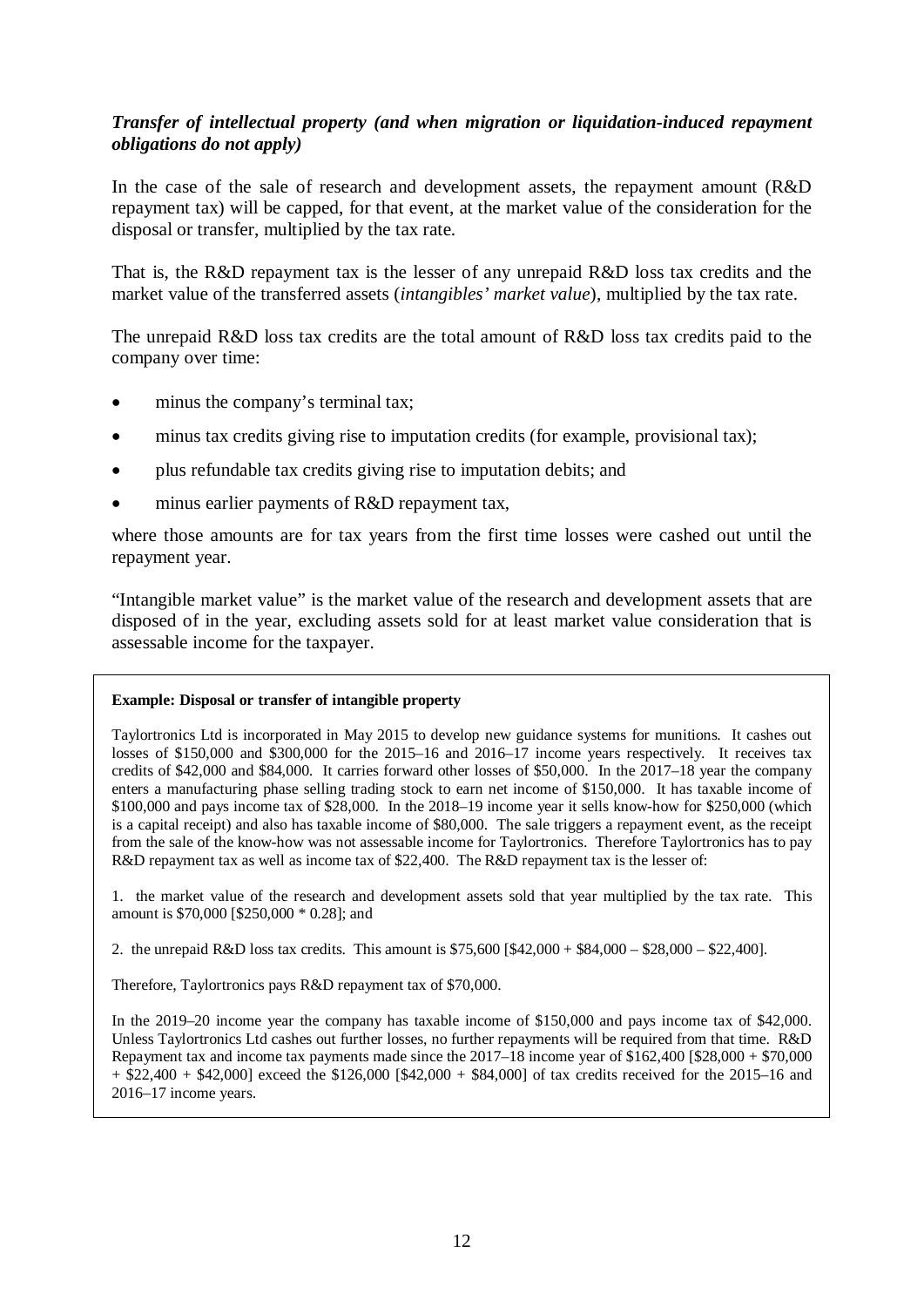#### **Example: Patent disposal or transfer at market value**

Cameron Waterboards Ltd is incorporated in June 2015 to produce a hoverboard that can cross open bodies of water. It cashes out losses of \$200,000 and \$400,000 for the 2015–16 and 2016–17 income years respectively for R&D loss tax credits of \$56,000 and \$112,000. It obtains a patent for the technology in the 2016–17 year but realises that it is not in a position to develop the technology itself. In the 2017–18 year the company sells the patent at its market value of \$1,000,000 and returns that amount as assessable income. As the patent sale has given rise to assessable income and was sold at market value, no defined repayment event occurs.

#### **Example: Disposal or transfer of intangible property below market price**

Viditech Ltd is incorporated as a subsidiary of BR Semiconductors Ltd to investigate new methods of layering semiconducting materials. Viditech cashes out losses of \$200,000 and \$400,000 in the 2015–16 and 2016–17 income years, for R&D loss tax credits of \$56,000 and \$112,000 respectively. It obtains a patent for the technology in the 2016–17 year and then, in the 2017–18 year, sells the patent to its parent for \$500,000, well below the market value of \$1,000,000. It has taxable income of \$350,000 in the 2017–18 year and pays income tax of \$98,000. The sale triggers a repayment event as the consideration received was below market value. Viditech Ltd is required to pay R&D repayment tax equal to the lesser of:

1. the remaining balance of the tax credit of \$70,000 [\$56,000 + \$112,000 – \$98,000]; and

2. the patent's market value multiplied by the company tax rate, which equals \$280,000 [\$1,000,000 \* 0.28].

Therefore Viditech Ltd will pay R&D repayment tax of \$70,000. The R&D loss tax credit balance is repaid in full.

#### **Example: Multiple sales of intangible property**

Replicosteo Ltd is incorporated in July 2015 to develop new synthetic materials for hip replacements that are similar to bone. Replicosteo cashes out losses of \$500,000 and \$800,000 for the 2015–16 and 2016–17 income years for R&D loss tax credits of \$140,000 and \$224,000 respectively. In the 2017–18 year, Replicosteo sells know-how for \$600,000 (which is its market value and a capital receipt) and also has taxable income of \$200,000 on which \$56,000 of income tax is paid. That year Replicosteo has to pay R&D repayment tax of  $$168,000$  [\$600,000 \* 0.28 < (140,000 + 224,000 - \$56,000)], and has a tax credit balance of \$140,000 remaining [\$140,000 + \$224,000 – \$56,000 – \$168,000].

Replicosteo sells further know-how in the 2018–19 year for \$900,000 (which is its market value and a capital receipt) and has taxable income of \$300,000 and income tax of \$84,000 that year. Replicosteo has R&D repayment tax of the lower of the remaining balance of the tax credit –  $$56,000$  [\$140,000 + \$224,000 – \$56,000 – \$168,000 – \$84,000] and the value of the know-how sold that year multiplied by the company tax rate of \$252,000 [\$900,000 \* 0.28]. Replicosteo therefore pays R&D repayment tax of \$56,000, and so the R&D loss tax credit balance is fully repaid.

### *Sale of the company (and when migration or liquidation-induced repayment obligations do not apply)*

If the company is sold, the repayment amount (R&D repayment tax) will be capped at the market value of the company shares that have been sold since the first tax loss was cashed out, multiplied by the tax rate.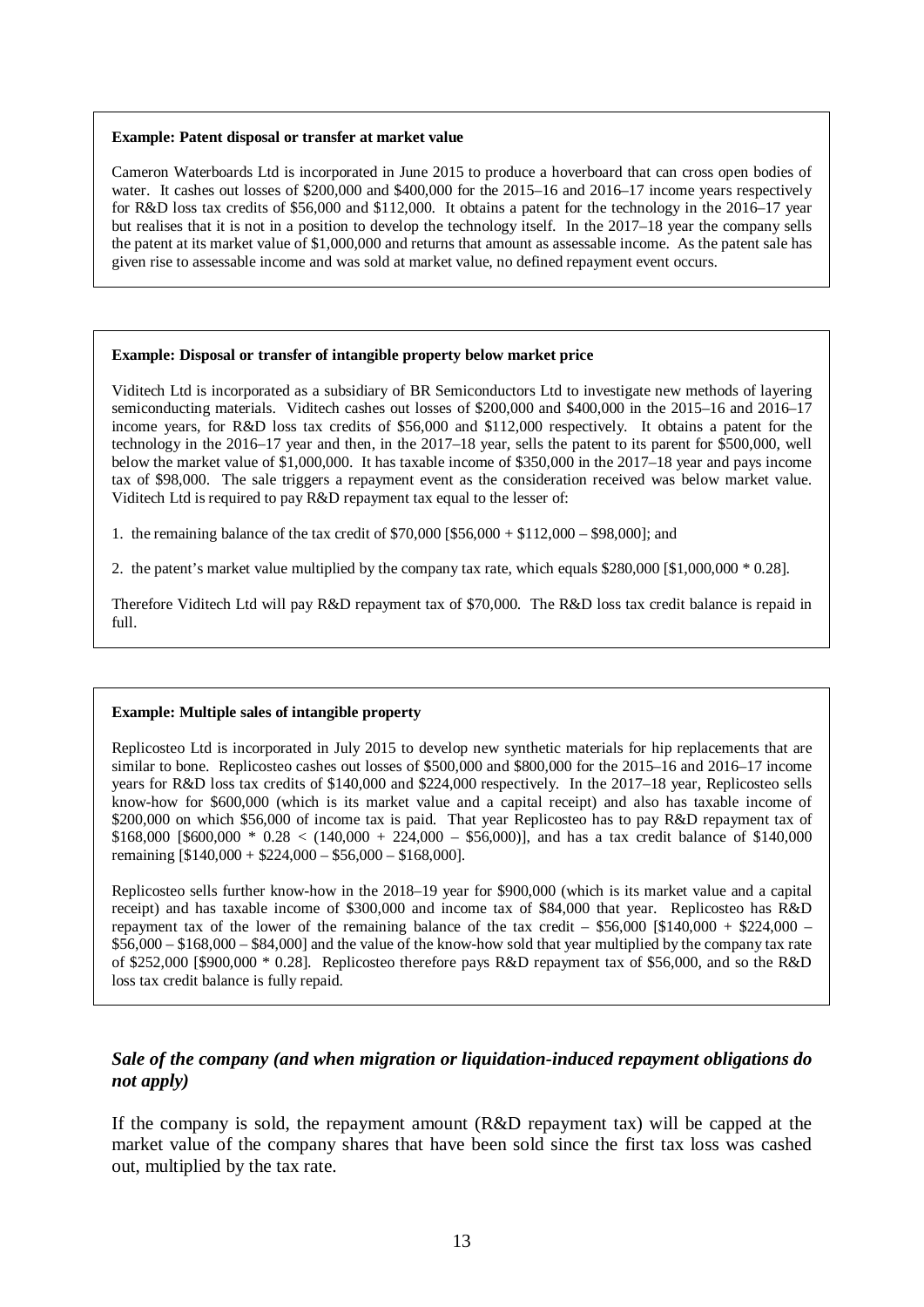That is, the R&D repayment tax is the lesser of:

- any unrepaid R&D loss tax credits; and
- the market value of the shares that have been sold (*shares' market value*) multiplied by the tax rate.

The unrepaid R&D loss tax credits are the total amount of R&D loss tax credits:

- minus the company's terminal tax;
- minus tax credits giving rise to imputation credits (for example, provisional tax);
- plus refundable tax credits giving rise to imputation debits; and
- minus earlier payments of R&D repayment tax,

where those amounts are for tax years from the first time losses were cashed out until the repayment year. This amount is the same as the unrepaid R&D loss tax credits for the other repayment events.

"Shares' market value" is defined to be the market value of all the company's shares disposed of or issued, that combined to cause the repayment event to be triggered, regardless of the year in which the disposals or issues occurred. This is because the repayment event can be triggered even if the disposal or issue events were to occur over a number of income years. The market value of the shares at each disposal or issue should be accumulated to calculate the shares' market value.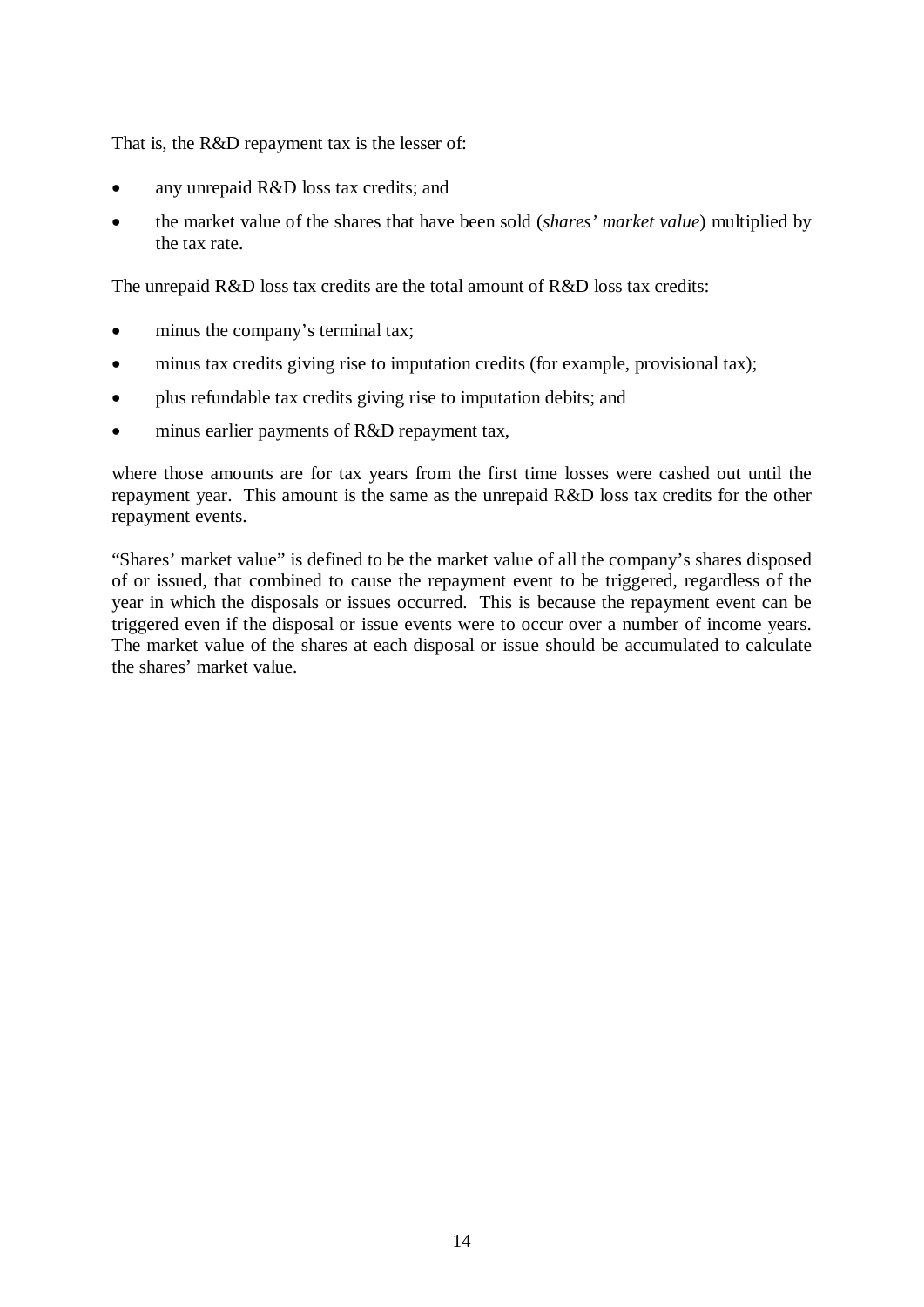#### **Example: Multiple transfers of shares**

Hine and Akira incorporate a company, HydroPasifika Ltd, in October 2015 to develop large-scale hydroponic farms as alternatives to farming in increasingly saline soils on Pacific islands. As they expand, they dilute their shareholding in exchange for finance before selling the company entirely. The table below shows how this takes place:

| <b>Shareholding</b> | Voting interest at<br>31/3/16 | Voting interest at<br>31/3/17 | Voting interest at<br>31/3/18 | Voting interest at<br>31/3/19 |
|---------------------|-------------------------------|-------------------------------|-------------------------------|-------------------------------|
| Hine and Akira      | 100%                          | 50%                           | 25%                           | 0%                            |
| Angel investor      | 0%                            | 50%                           | 0%                            | 0%                            |
| Development Co      | 0%                            | 0%                            | 75%                           | 100%                          |

The table below shows how the shares were valued and sold (assume each sale takes place on the last day of the income year):

|                     | 31/3/16   | 31/3/17     | 31/3/18     | 31/3/19     |
|---------------------|-----------|-------------|-------------|-------------|
| Number of shares    | 500,000   | 1,000,000   | 1,000,000   | 1,000,000   |
| New shares issued   | 0         | 500,000     |             |             |
| Shares sold         | 0         |             | 750,000     | 250,000     |
| Value per share     | \$0.25    | \$1.00      | \$2.00      | \$2.50      |
| Value of issue/sale | N/A       | \$500,000   | \$1,500,000 | \$625,000   |
| Value of company    | \$125,000 | \$1,000,000 | \$2,000,000 | \$2,500,000 |

The continuity breach occurs in the 2018–19 income year as Hine and Akira's shareholding falls from 100% ownership to 0%. R&D repayment tax is required to be paid for the 2018–19 income year because no group of persons have at least 10% of voting rights over the period from first receiving a credit (2015–16 income year) to a later income year (2018–19 income year).

HydroPasifika has received \$750,000 of R&D loss tax credits over the four-year period, and has not paid any income tax in this period.

The R&D repayment tax will be lesser of:

- the R&D loss tax credit balance of \$750,000; and
- 2. the disposed or issued shares' market value multiplied by the company tax rate, which equals \$735,000  $[(\$500,000 + \$1,500,000 + \$625,000) * 0.28]$ .

Therefore HydroPasifika will have R&D repayment tax of \$735,000.

### *Change of residence or liquidation of company*

The company will be required to repay any unrepaid cashed-out losses in full if the company ceases to be resident in New Zealand for tax purposes, becomes resident in a foreign country under a double tax agreement, or has a liquidator appointed.

In this case, the amount of R&D repayment tax payable is the total amount of R&D loss tax credits:

- minus the company's terminal tax;
- minus tax credits giving rise to imputation credits (for example, provisional tax);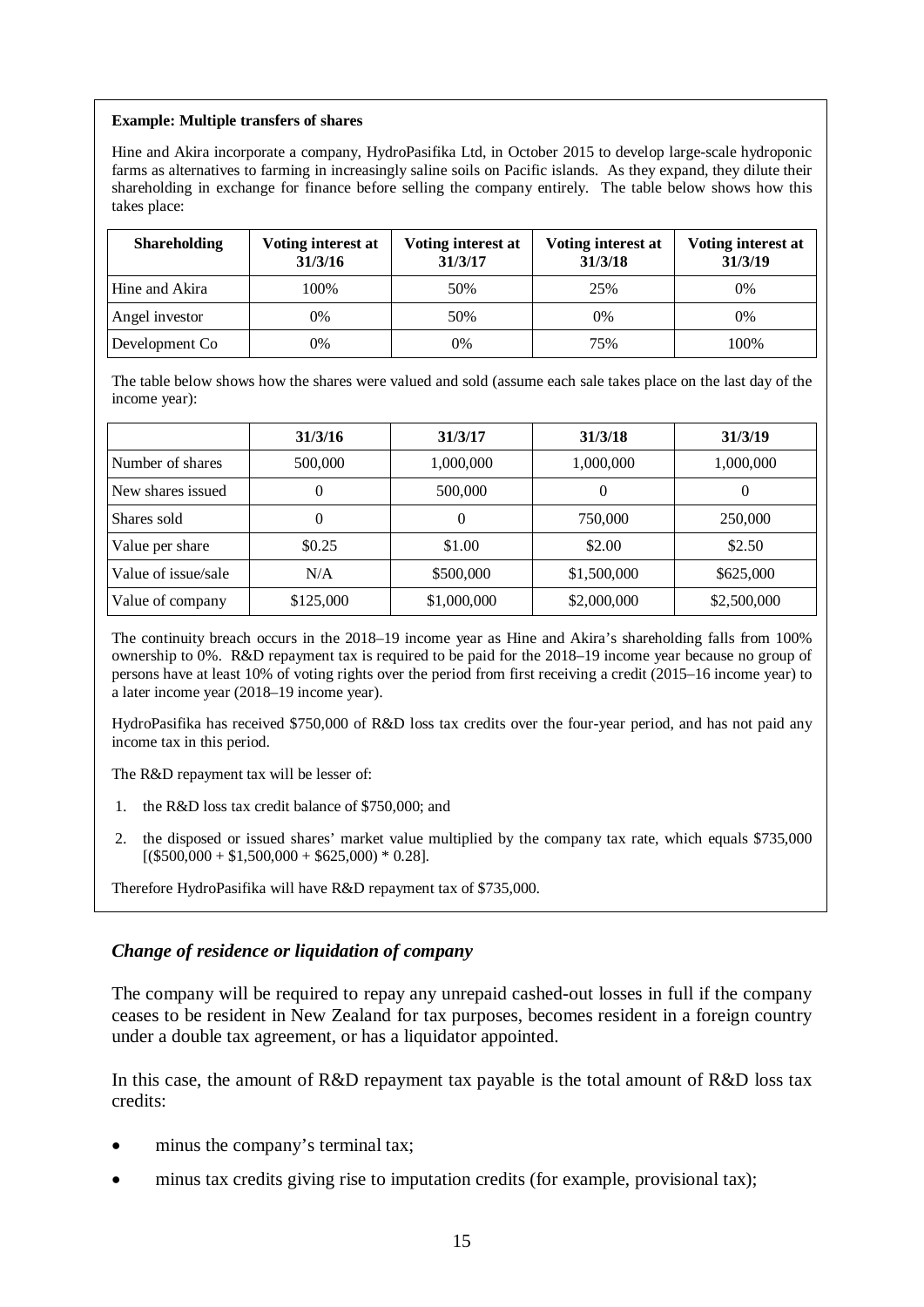- plus refundable tax credits giving rise to imputation debits ; and
- minus earlier payments of R&D repayment tax,

where those amounts are for tax years from the first time R&D tax losses were cashed out until the repayment year. This amount is the same as the unrepaid R&D loss tax credits for the other repayment events.

#### **Example: Multiple loss reinstatement events**

Nest Guarder Ltd is incorporated in August 2015 and is attempting to develop robots that protect the nests of native birds from predators. Nest Guarder cashes out losses of \$400,000 and \$700,000 for the 2015–16 and 2016–17 income years for R&D loss tax credits of \$112,000 and \$196,000 respectively. It also sells know-how for \$100,000 in the 2016–17 income year (which equals the market value and is a capital receipt), and pays R&D repayment tax of \$28,000 [\$100,000 \* 0.28].

In the 2016–17 tax year, the R&D repayment tax payment of \$28,000 reduces the tax credit balance from \$308,000 to \$280,000.

In the 2017–18 tax year, Nest Guarder receives a \$140,000 tax credit from cashing out a \$500,000 loss and the company is sold for \$1,000,000 (which equals the market value and is a capital receipt), triggering R&D repayment tax of \$280,000 (\$1,000,000 \* 0.28 is less than the credit balance of \$420,000). The tax credit balance is reduced to \$140,000 [\$420,000 - \$280,000].

In the 2018–19 tax year, Nest Guarder migrates offshore, which triggers R&D repayment tax of the remaining tax credit balance of \$140,000.

The table below shows when Nest Guarder cashes out losses and has loss repayment events where R&D repayment tax must be paid.

| Year        | <b>Description</b>                                                                         | Change in value of tax credit $\mathbf{R\&D}$ loss tax<br><b>balance</b> | credit balance         |
|-------------|--------------------------------------------------------------------------------------------|--------------------------------------------------------------------------|------------------------|
| $2015 - 16$ | R&D loss tax credit                                                                        | $+$ \$112,000 (\$400,000 loss)                                           | \$112,000              |
| $2016 - 17$ | R&D loss tax credit<br>Know-how sold; R&D repayment tax                                    | $+$ \$196,000 (\$700,000 loss)<br>$-$ \$28,000 (28% of \$100,000)        | \$308,000<br>\$280,000 |
| $2017 - 18$ | R&D loss tax credit<br>Company sold; R&D repayment tax                                     | $+$ \$140,000 (\$500,000 loss)<br>$-$ \$280,000 (\$1,000,000 sale)       | \$420,000<br>\$140,000 |
| $2018 - 19$ | Company leaves NZ and can no longer<br>satisfy residency requirement; R&D<br>repayment tax | $-$ \$140,000 (migration)                                                | \$0                    |

### *Multiple reinstatement events*

If more than one repayment trigger event occurs in a given year, the amount to be repaid will depend on what events have occurred. For example, the loss of residence or liquidation of a company will trigger the repayment of all unrepaid amounts, regardless of whether a share or asset sale event has also occurred in the year. If the company is sold in the same year that R&D assets are sold, repayments in relation to both those events need to be paid, up to the total value of unrepaid R&D loss tax credits.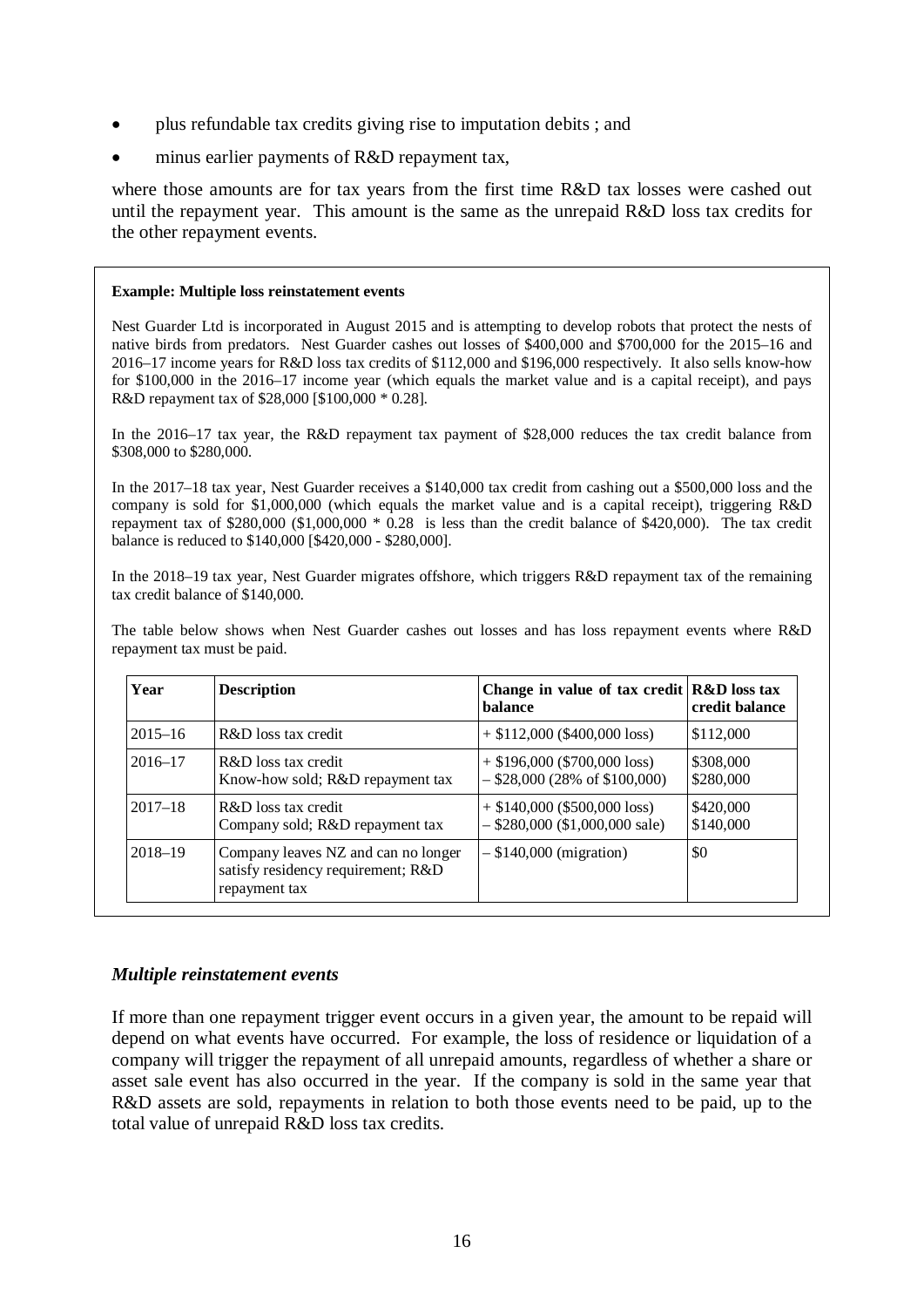#### *Reinstatement of repaid losses*

Any cashed out tax loss that is repaid with R&D repayment tax will be reinstated via a deduction under section DV 26. However, for simplicity, those deductions cannot be allocated to a future income year.

### **Imputation**

## *Sections OB 47B, table O2: imputation debits row 20B and section YA 1 of the Income Tax Act 2007*

No credit balance will arise in an imputation credit account of a company that has cashed out a loss until that company has repaid all the cashed-out amounts (whether through normal payment of income tax or via R&D repayment tax). This is to maintain neutrality with taxpayers who are not able to cash out losses. However cashing out a tax loss will not put a taxpayer's imputation credit account into a debit balance. The rules are set out in section OB 47B of the Income Tax Act 2007.

#### **Example: No imputation credits arise until tax credit balance repaid**

R&D Biotics' imputation credit account has a zero balance at the beginning of the 2015–16 year. R&D Biotics cashes out losses of  $$100,000$  in the 2015–16 year and  $$125,000$  in 2016–17, receiving tax credits of  $$28,000$ and \$35,000 respectively. R&D Biotics pays no tax for these years. R&D Biotics pays income tax of \$22,400 in 2017–18 and \$35,000 in 2018–19. R&D Biotics will not have a credit balance (or a debit balance) in its imputation credit account for any of income years from 2015–16 to 2018–19 inclusive, This is because the amount cashed out has not been fully repaid by the end of the 2018–19 income year, with a balance of \$5,600 remaining. R&D Biotics earns \$150,000 in the 2019–20 income year and pays tax of \$42,000. It will therefore have a credit balance of \$36,400 for income tax paid for the 2019–20 income year (income tax of \$42,000 – loss cash-out balance of \$5,600).

### **Administration**

## *Sections LA 7, LB 4B, MA 1, MF 6 and RM 10 of the Income Tax Act 2007; sections 70C, 81(4)(v) and (w), and 97C of the Tax Administration Act 1994*

Companies will need to apply to cash out their tax losses. Applications will need to be made by the time the company files the corresponding income tax return. While the application will need to be in electronic form, the income tax return does not have to be filed electronically. A company with R&D repayment tax to pay must include the amount in any application to cash out their tax losses they file for the year, or file a separate statement if there is no such application.

Like other tax credits, R&D loss tax credits may be used to satisfy an existing tax liability of the company.

Exceptions have been added to the secrecy rules to allow Callaghan Innovation and the Ministry of Business, Innovation and Employment to support Inland Revenue in the administration of the R&D loss tax credits. This will permit information-sharing between